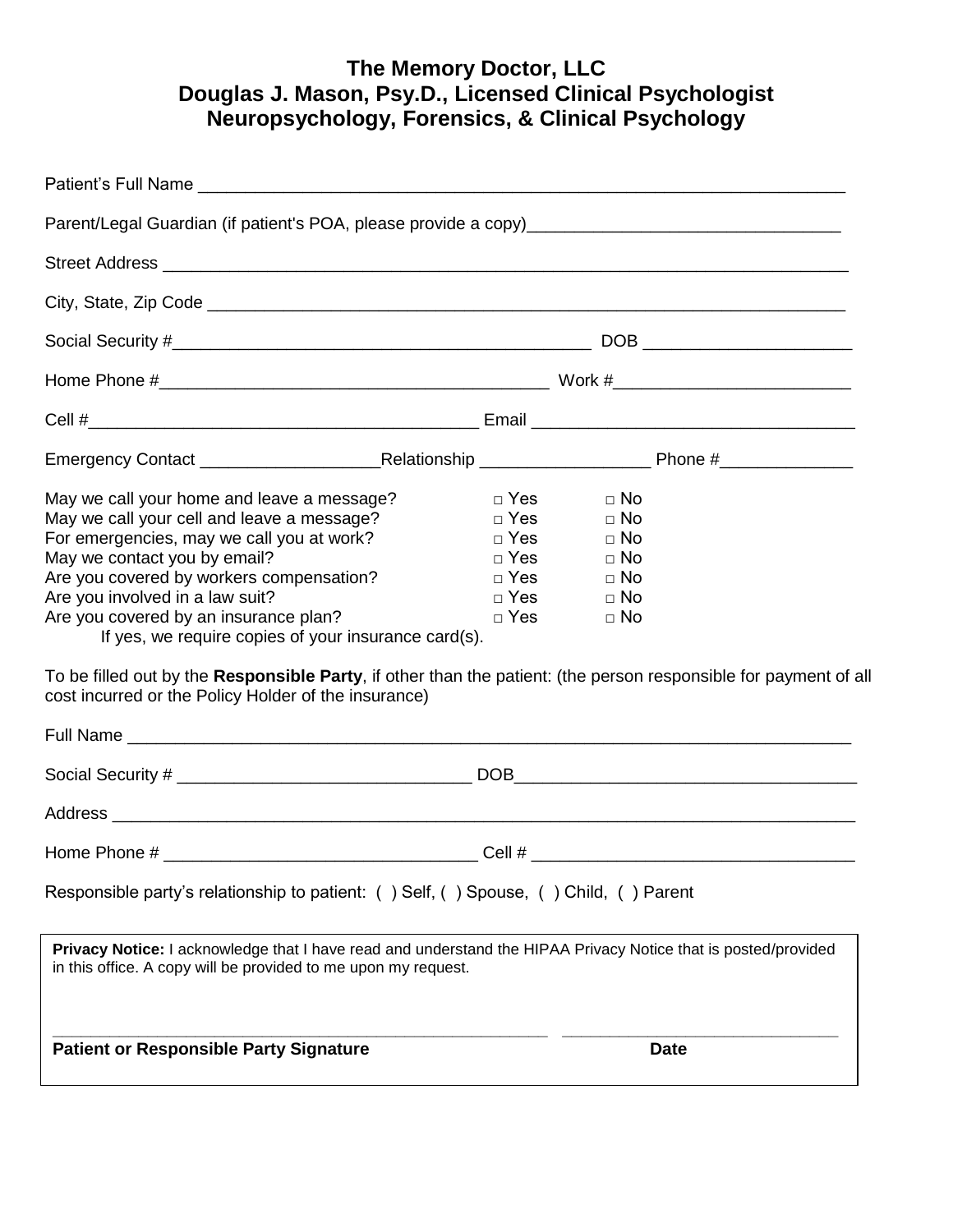## **The Memory Doctor, LLC Douglas J. Mason, Psy.D., Licensed Clinical Psychologist Neuropsychology, Forensics, & Clinical Psychology**

### **Patient Registration**

**Name\_\_\_\_\_\_\_\_\_\_\_\_\_\_\_\_\_\_\_\_\_\_\_\_\_\_\_\_\_\_\_\_\_\_\_\_\_\_\_\_\_\_\_\_\_\_ DOB\_\_\_\_\_\_\_\_\_\_\_\_\_\_\_\_\_\_\_\_\_**

**Cancellation Policy:** Please be advised that we require a 24-hour advance notice for all cancellations. Missed appointments and delinquent cancellations will be billed to you at your insurance rate. If I miss my appointment or if I cancel or miss 2 consecutive appointments all future appointments will be cancelled. I understand that I am responsible for paying the missed appointment fee prior to any future appointments.

**Legal Issues:** I understand that Dr. Mason does NOT participate in any legal issues (child custody, workers' comp, auto accidents, etc) unless an attorney or appropriate party has referred me **and** an evaluation and/or treatment is done for that purpose. All legal issues must be discussed and approved by our office prior to any type of medical/mental health services being rendered. I agree to pay for any fees associated with the legal aspects of my care.

Paperwork policy: Please note that most insurance companies will not reimburse us for completing paperwork. We reserve the right to charge for the completion of disability forms and other paperwork not relating to billing. This fee will cover the copying of records and faxing or mailing of original form. This processing fee will start at \$25 and will not exceed \$200 per incident and will depend on the paperwork required.

**Returned Check Policy:** There is a fee of \$25 payable in cash. All subsequent co-pays must be paid in cash.

**Collection Policy:** If my account is not paid according to terms, I understand that Dr. Mason's office reports to an outside collections agency. If my account is turned over to collections I agree to pay all additional fees assessed in the collection of the debt.

**Insurance:** This office will submit claims for insurance companies that we are contracted with. If we are not contracted with your insurance company we will provide you with a receipt that you may submit to your insurance company; however our fees are payable on the date the service is rendered. Please check your insurance carrier to determine if we are in network. It is the responsibility of the patient to know the terms of his/her insurance policies, including deductibles, covered and noncovered benefits, co-payments, etc. If any problems regarding insurance coverage should arise, it is your responsibility to rectify the problem. It is the patient's responsibility to inform the office of any changes in coverage at the time of service. This office will not file any insurance that becomes retroactively effective to services that have already been provided.

**Assignment of Benefits/Release of Information:** We cannot be responsible for any misinformation you provide us. Actual coverage information and any balances due cannot be accurately determined until an explanation of benefits is received from your insurance carrier. It is your responsibility to ensure all pre-authorizations or certifications are obtained prior to services being rendered. Co-pay, deductibles, and out of pocket expenses are due when services are rendered.

I hereby assign all insurance benefits to which I am entitled, including Medicare, Medicaid, private insurance, major medical benefits and any other health plans to the assigned health professional. This assignment will remain in effect until revoked by me in writing. Sometimes an insurance company reimburses their insured a portion of the fee that is due to Dr. Mason. In the event that this occurs, I agree that within 5 days, I will remit payment to Dr. Mason. I understand that I am financially responsible for all charges whether or not paid by said insurance. If the time necessary for an evaluation or assessment exceeds that allotted by your insurance, I agree to assume financial responsibility for the difference. If my insurance company does not respond within 60 days from billed date, I will be responsible for contacting my insurance company to ensure payment. I hereby authorize said assignee to release all information, including HIV, substance abuse or psychiatric information which may be found in the record and is necessary to secure payment.

\_\_\_\_\_\_\_\_\_\_\_\_\_\_\_\_\_\_\_\_\_\_\_\_\_\_\_\_\_\_\_\_\_\_\_\_\_\_\_\_\_\_\_\_\_\_\_\_\_\_\_\_ \_\_\_\_\_\_\_\_\_\_\_\_\_\_\_\_\_\_\_\_\_\_\_\_\_\_\_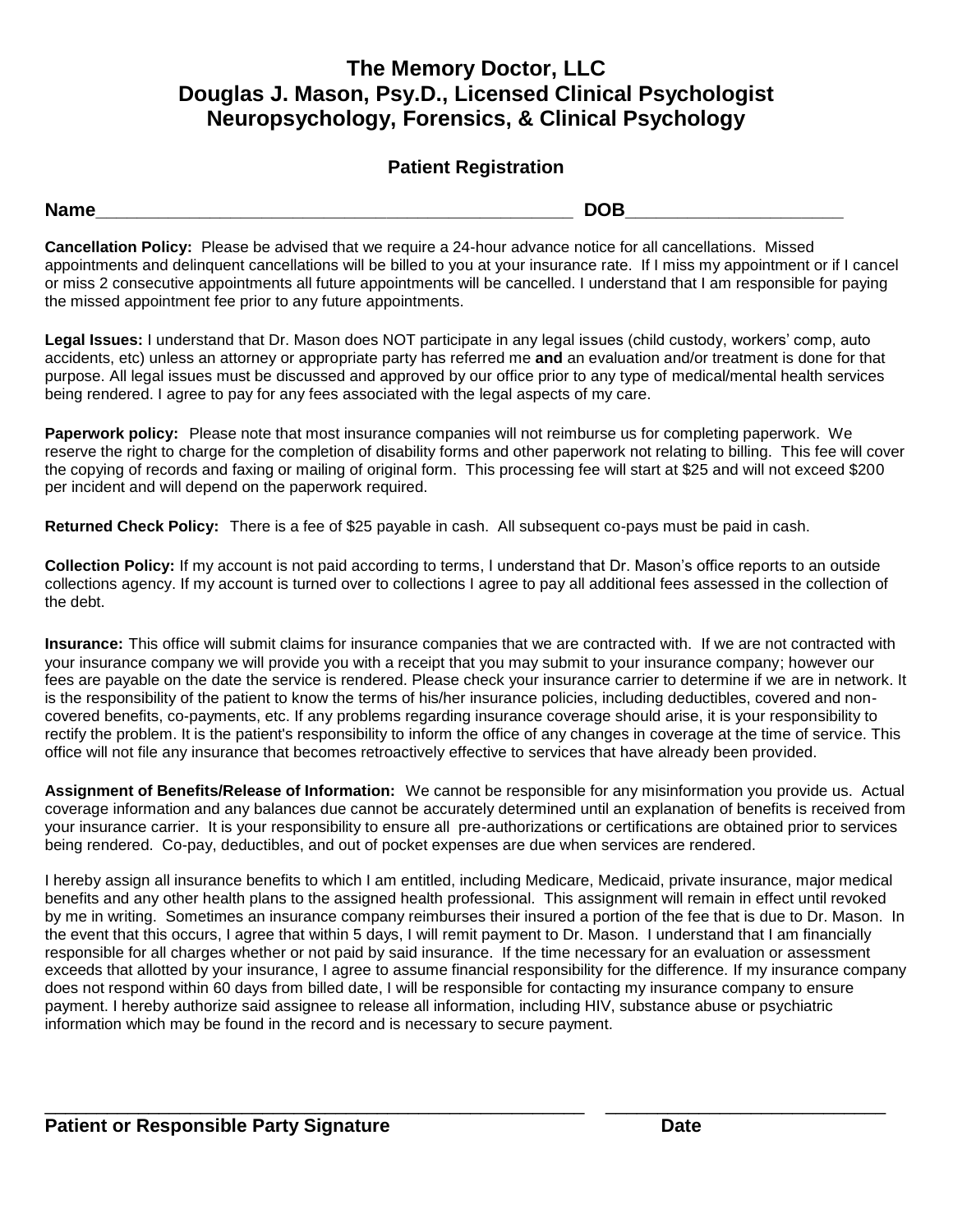## **The Memory Doctor, LLC Douglas J. Mason, Psy.D., Licensed Clinical Psychologist Neuropsychology, Forensics, & Clinical Psychology**

### **Consent for Evaluation & Treatment**

I do hereby express my understanding that  $\Box$ psychological /neuropsychological services provided by Dr. Douglas J. Mason.

I understand that I have the option to decline the evaluation/treatment and to request a referral to a different service provider. I was referred by:

#### **Limits of Evaluation/Therapy**

I understand that psychology is an inexact science and that no guarantees are being made as to outcome or results. I further understand that psychological evaluation/therapy results may not be what I hoped they may be and that Dr. Mason will evaluate the data at hand as objectively as possible to formulate an accurate assessment and implement appropriate treatment. I will not hold Dr. Douglas J. Mason liable for any injury or harm, whether mental, physical, financial, legal, or medical as a direct or indirect result of assessment, evaluation, or treatment.

#### **Limits of Confidentiality**

I further understand that my privilege of confidential communication will be maintained by Dr. Mason with the following exceptions:

\*Should there be an allegation of abuse or neglect (e.g. child, spousal or elder), Dr. Mason has an obligation to report any pertinent information to the proper authorities and may be asked to testify in court regarding that information and will be subpoenaed to do so.

\*Should there be any expressed intention to harm another or oneself, Dr. Mason has an obligation to report this information to the appropriate authorities and to make a reasonable effort to prevent such an action and will do so.

\*Should written request for **or** permission for the release of treatment information by provided by me; such information (mental health, alcohol/drugs, HIV/Aids) will be released to the professional individual, agency, or corporation as requested.

\*Should there be a court order/subpoena to appear in front of a judge or if your records are requested by a subpoena or court order we must provide the requested records.

\_\_\_\_\_\_\_\_\_\_\_\_\_\_\_\_\_\_\_\_\_\_\_\_\_\_\_\_\_\_\_\_\_\_\_\_\_\_\_\_\_\_\_\_ \_\_\_\_\_\_\_\_\_\_\_\_\_\_\_\_\_\_\_\_\_\_\_\_\_\_\_\_\_\_\_\_\_\_\_\_\_\_\_\_\_\_\_\_\_\_\_\_\_\_\_\_

\_\_\_\_\_\_\_\_\_\_\_\_\_\_\_\_\_\_\_\_\_\_\_\_\_\_\_\_\_\_\_\_\_\_\_\_\_\_\_\_\_\_\_\_ \_\_\_\_\_\_\_\_\_\_\_\_\_\_\_\_\_\_\_\_\_\_\_\_\_\_\_\_\_\_\_\_\_\_\_\_\_\_\_\_\_\_\_\_\_\_\_\_\_\_\_\_

\_\_\_\_\_\_\_\_\_\_\_\_\_\_\_\_\_\_\_\_\_\_\_\_\_\_\_\_\_\_\_\_\_\_\_\_\_\_\_\_\_\_\_\_\_\_\_\_\_\_\_\_\_\_\_\_\_\_\_ \_\_\_\_\_\_\_\_\_\_\_\_\_\_\_\_\_\_\_\_\_\_\_\_\_\_\_\_\_\_\_\_\_\_\_\_

I authorize Dr. Mason to discuss my treatment with the following individuals:

I have read this Consent for Evaluation and I understand it fully and voluntarily sign:

Patient or Responsible Party Signature **Date of American** Date Date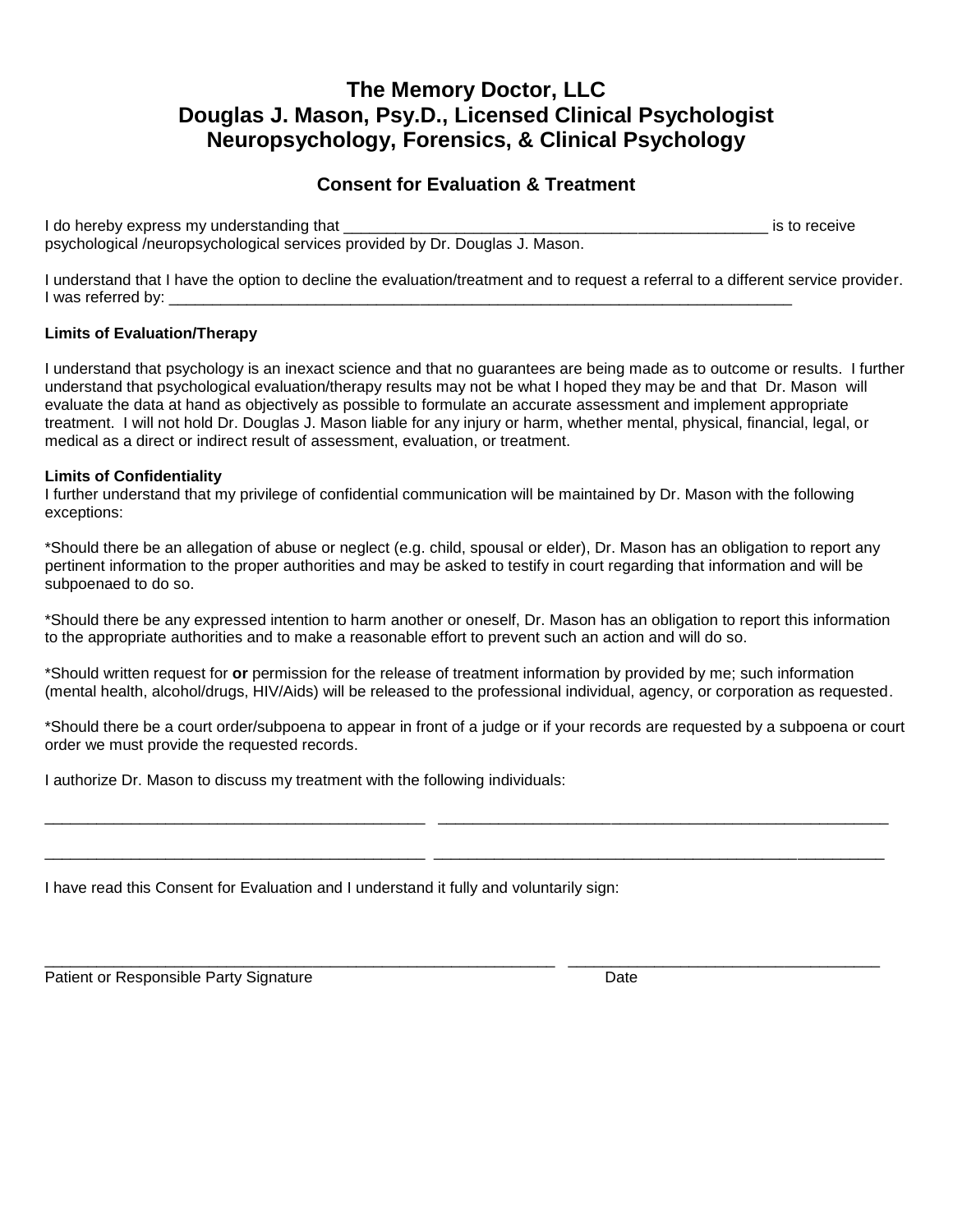### **The Memory Doctor, LLC Douglas J. Mason, Psy.D., Licensed Clinical Psychologist Neuropsychology, Forensics, & Clinical Psychology** 26540 Ace Avenue, Ste E-106

Leesburg, FL 34748 Phone 352-530-2170 Fax 352-530-2180

## **Authorization to Release or Use of Information for Treatment, Payment, or Health Care Operations**

| $\sim$ $\sim$<br>-- | <b>Service Controllers</b><br>--<br>н<br>-<br><br>__ |
|---------------------|------------------------------------------------------|
|---------------------|------------------------------------------------------|

I hereby authorize **The Memory Doctor LLC/Douglas J. Mason, Psy.D.,** to release and/or obtain any and all of the information it possesses relating to my evaluation(s), treatment, and illness(es) including the psychiatric and psychological information which may be part of the medical records to the following individuals on my behalf:

I give my permission for the information listed above to be shared between the above individuals. I understand that as per HIPAA my protected health information and medical information including the results of my Neuropsychological evaluation may be shared for continuity of care. Should there be a court order/subpoena to appear in front of a judge or if your records are requested by a judge or court order, we must provide the requested records. I understand that I may revoke this authorization at any time, except to the extent that action has already been taken to comply with it. This authorization is valid until revoked in writing. The requestor should not **re-disclose** my medical records to another party without further written consent (FS 456.057(12)).

I will not hold Dr. Douglas J. Mason liable for any injury or harm, whether mental, physical, financial, legal, or medical as a direct or indirect result of assessment, evaluation, or treatment.

#### **Place your initials by each specific item to be disclosed**.

**\_\_\_\_ Neuropsychological Evaluation Report** (may include mental health, substance abuse, (e.g. drugs/alcohol) and or HIV/AIDS status information, diagnostic and treatment records)

| <b>Mental Health</b> | Drug and/or Alcohol          | <b>Psychotherapy Notes</b>      |
|----------------------|------------------------------|---------------------------------|
| Treatment Summary    | HIV Testing/AIDS Information | Medical Psychological Clearance |
| Other                |                              |                                 |

\_\_\_\_\_\_\_\_\_\_\_\_\_\_\_\_\_\_\_\_\_\_\_\_\_\_\_\_\_\_\_\_\_\_\_\_\_\_\_\_\_\_\_\_\_\_\_\_\_\_\_\_ \_\_\_\_\_\_\_\_\_\_\_\_\_\_\_\_\_\_\_\_\_\_\_\_\_\_\_\_\_\_\_\_\_\_